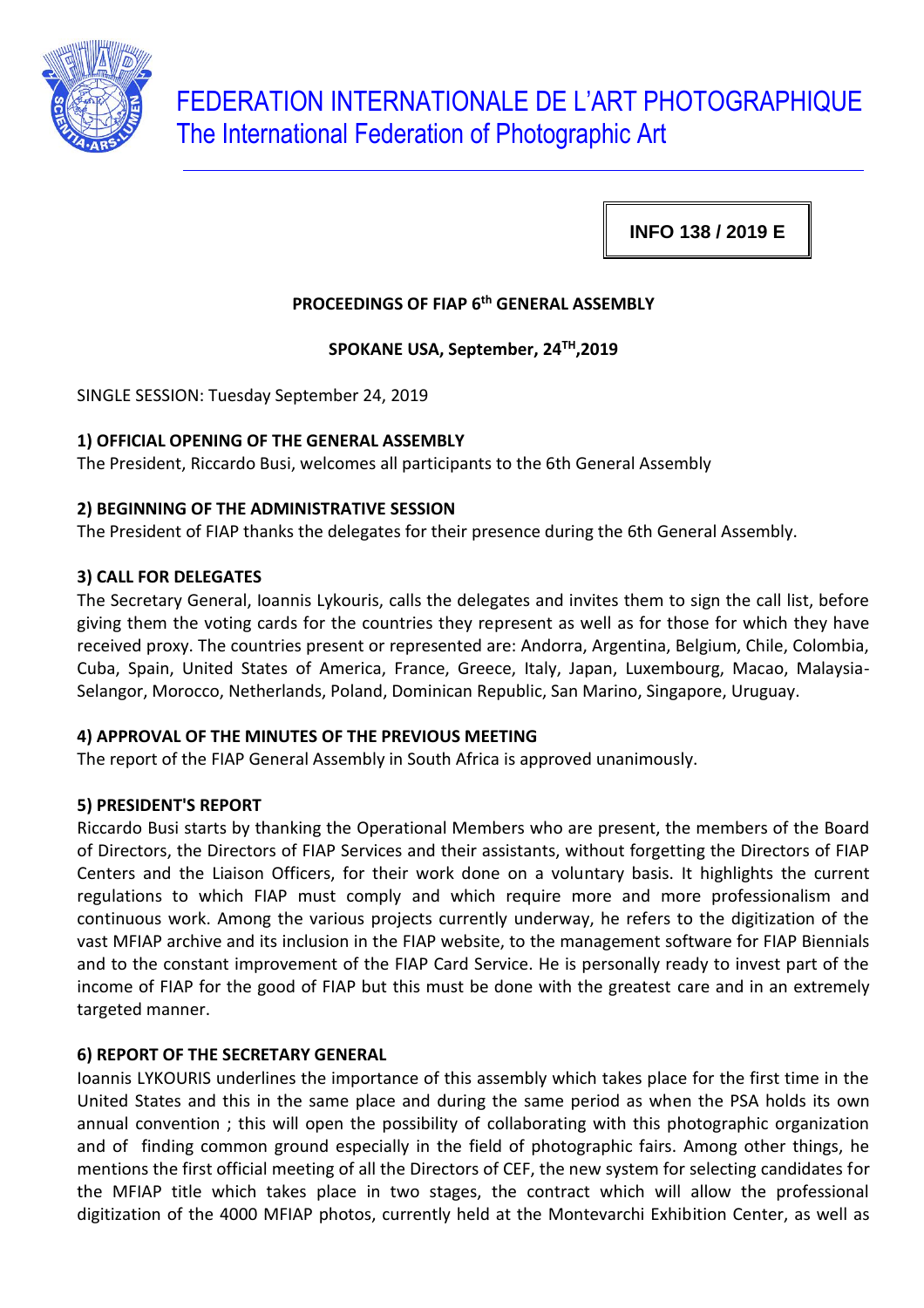the various contracts between FIAP and the software developers for the site, for the myfiap platform, for the Biennials and for the World Cup so that the conditions and requirements of the legislation on the protection of Data are respected. He recalls that during this year three authors were registered in the Red List, a sad fact but also reassuring for the dignity of FIAP and the respect of honest authors who participate in the competitions. He concludes his report with the Photo meeting of Morocco organized in June 2019 with great success.

### **7) AFFILIATION OF OPERATIONAL MEMBERS**

The GA unanimously grants Operational Member status to Studio21 Ecole (Algeria), Brunei Photographic Society (Brunei), the Belgian Federation of Photographers / Belgische Federatie van Fotografen (FBP / BFF) and the Union of Haitian Photographic Journalists (UNJPH) (Haiti). The Photo Association of Ecuador receives 19 abstentions following the intervention of Ms. Joanne Stolte, Liaison Officer from the United States, who mentioned potential concerns regarding the organization and the people involved in this Association; therefore it could not yet have the status of Operational Member. The General Assembly unanimously enables Gilavar Photo Club (Azerbaijan) to replace ArtFaktor Photo Agency which could no longer perform its function in its position as Operational Member of Azerbaijan. Finally, the GA cancels the membership of the Abu Dhabi International Photographic Society (United Arab Emirates) for non-payment of contributions and lack of activity.

## **8) REPORT OF THE TREASURER FOR THE 2018 AND 2019 FINANCIAL PERIOD**

The FIAP Treasurer, H. Gmeiner, reports that the situation of the accounts for 2018 is positive and similar to that of 2017, with a growth in assets. It also presents the financial accounts as of August 2019.

### **9) AUDITORS 'REPORT**

The auditor's report on the 2018 accounts is read.

### **10) DRAFT BUDGET FOR THE 2020 PERIOD**

Treasurer Herbert GMEINER presents the draft budget for 2020.

### **11) APPROVAL OF ACCOUNTS AND BUDGET BY THE GENERAL MEETING**

The accounts and budget presented by the Treasurer are approved unanimously by the GA.

### **12) ACTIVITY DEVELOPMENT REPORT BY THE STEERING COMMITTEE**

A CD activity development report is presented to the GA. The report was approved unanimously.

### **13) ACTIVITIES BY FIAP SERVICE DIRECTORS**

The different activities developed by the Directors of Fiap Services are presented.

### **14) APPROVAL OF THE MANAGEMENT OF THE BD AND THE DIRECTORS OF FIAP SERVICES**

The General Assembly unanimously approves the management of the BD and the activity report of the Directors of FIAP Services.

### **15) FIXING OF COSTS FOR 2020**

Treasurer H. Gmeiner proposes to keep the same membership fees for 2020. This proposal is adopted unanimously.

### **16) APPOINTMENT OF TWO AUDITORS**

The GA unanimously votes the decision to keep the same auditors as last year (Mr. Jozef Keppert (Slovakia) and Mr. Peter Marxer (Liechtenstein).